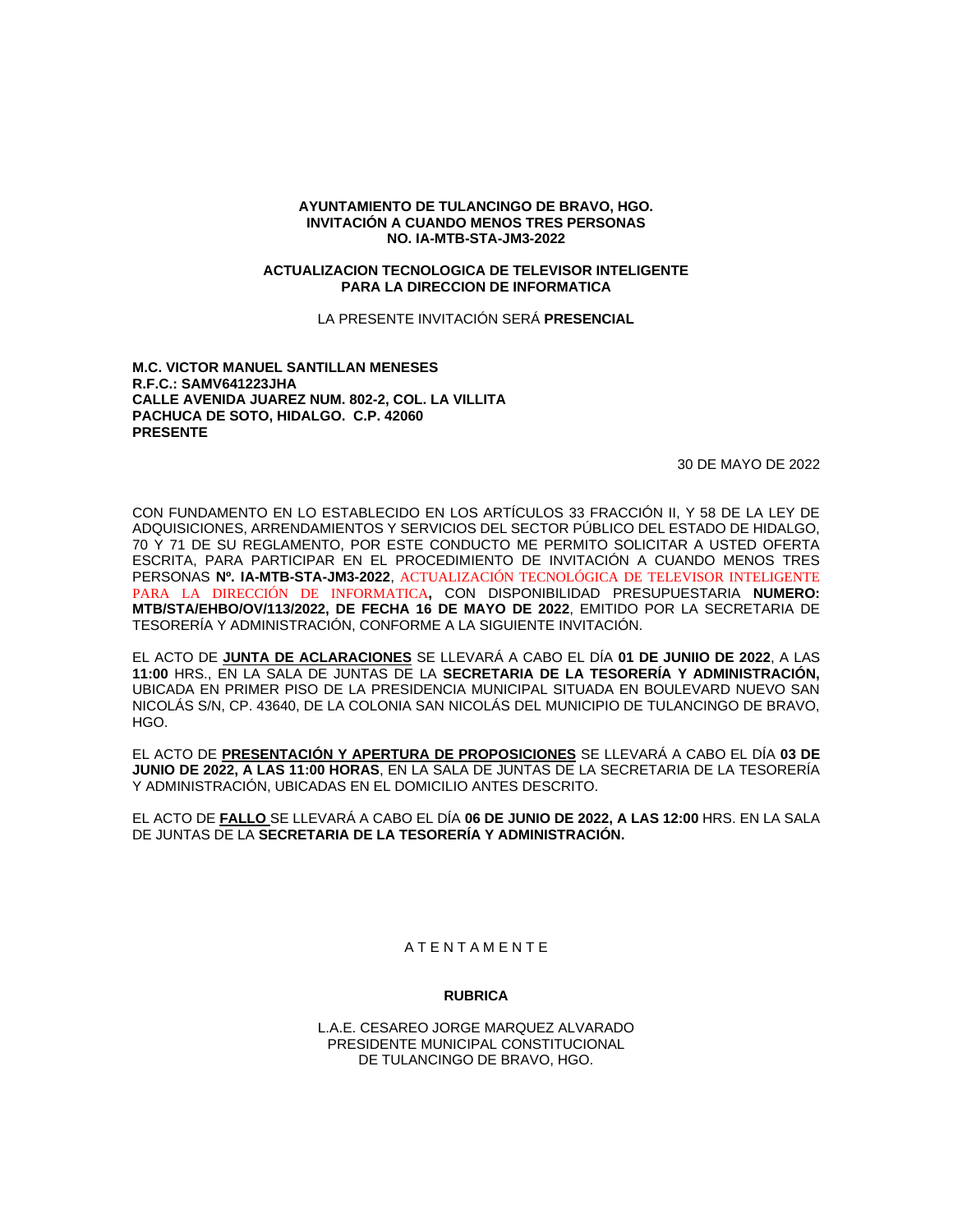## **AYUNTAMIENTO DE TULANCINGO DE BRAVO, HGO. INVITACIÓN A CUANDO MENOS TRES PERSONAS NO. IA-MTB-STA-JM3-2022**

#### **ACTUALIZACION TECNOLOGICA DE TELEVISOR INTELIGENTE PARA LA DIRECCION DE INFORMATICA**

LA PRESENTE INVITACIÓN SERÁ **PRESENCIAL**

**L.I. JULIO CESAR CAMARENA CUEVAS CAMCOR COMERCIALIZADORA E IMPORTADORA S.A. DE C.V. R.F.C. CCE140228PM8 CALLE 5 NUM. 125, MZA. 9, LT 13 INT. C COL. FRACC. RINCONADAS DE SAN FRANCISCO MINERAL DE LA REFORMA, HIDALGO. CP 42185 PRESENTE**

30 DE MAYO DE 2022

CON FUNDAMENTO EN LO ESTABLECIDO EN LOS ARTÍCULOS 33 FRACCIÓN II, Y 58 DE LA LEY DE ADQUISICIONES, ARRENDAMIENTOS Y SERVICIOS DEL SECTOR PÚBLICO DEL ESTADO DE HIDALGO, 70 Y 71 DE SU REGLAMENTO, POR ESTE CONDUCTO ME PERMITO SOLICITAR A USTED OFERTA ESCRITA, PARA PARTICIPAR EN EL PROCEDIMIENTO DE INVITACIÓN A CUANDO MENOS TRES PERSONAS **Nº. IA-MTB-STA-JM3-2022**, ACTUALIZACIÓN TECNOLÓGICA DE TELEVISOR INTELIGENTE PARA LA DIRECCIÓN DE INFORMATICA**,** CON DISPONIBILIDAD PRESUPUESTARIA **NUMERO: MTB/STA/EHBO/OV/113/2022, DE FECHA 16 DE MAYO DE 2022**, EMITIDO POR LA SECRETARIA DE TESORERÍA Y ADMINISTRACIÓN, CONFORME A LA SIGUIENTE INVITACIÓN.

EL ACTO DE **JUNTA DE ACLARACIONES** SE LLEVARÁ A CABO EL DÍA **01 DE JUNIIO DE 2022**, A LAS **11:00** HRS., EN LA SALA DE JUNTAS DE LA **SECRETARIA DE LA TESORERÍA Y ADMINISTRACIÓN,** UBICADA EN PRIMER PISO DE LA PRESIDENCIA MUNICIPAL SITUADA EN BOULEVARD NUEVO SAN NICOLÁS S/N, CP. 43640, DE LA COLONIA SAN NICOLÁS DEL MUNICIPIO DE TULANCINGO DE BRAVO, HGO.

EL ACTO DE **PRESENTACIÓN Y APERTURA DE PROPOSICIONES** SE LLEVARÁ A CABO EL DÍA **03 DE JUNIO DE 2022, A LAS 11:00 HORAS**, EN LA SALA DE JUNTAS DE LA SECRETARIA DE LA TESORERÍA Y ADMINISTRACIÓN, UBICADAS EN EL DOMICILIO ANTES DESCRITO.

EL ACTO DE **FALLO** SE LLEVARÁ A CABO EL DÍA **06 DE JUNIO DE 2022, A LAS 12:00** HRS. EN LA SALA DE JUNTAS DE LA **SECRETARIA DE LA TESORERÍA Y ADMINISTRACIÓN.**

# A T E N T A M E N T E

# **RUBRICA**

L.A.E. CESAREO JORGE MARQUEZ ALVARADO PRESIDENTE MUNICIPAL CONSTITUCIONAL DE TULANCINGO DE BRAVO, HGO.